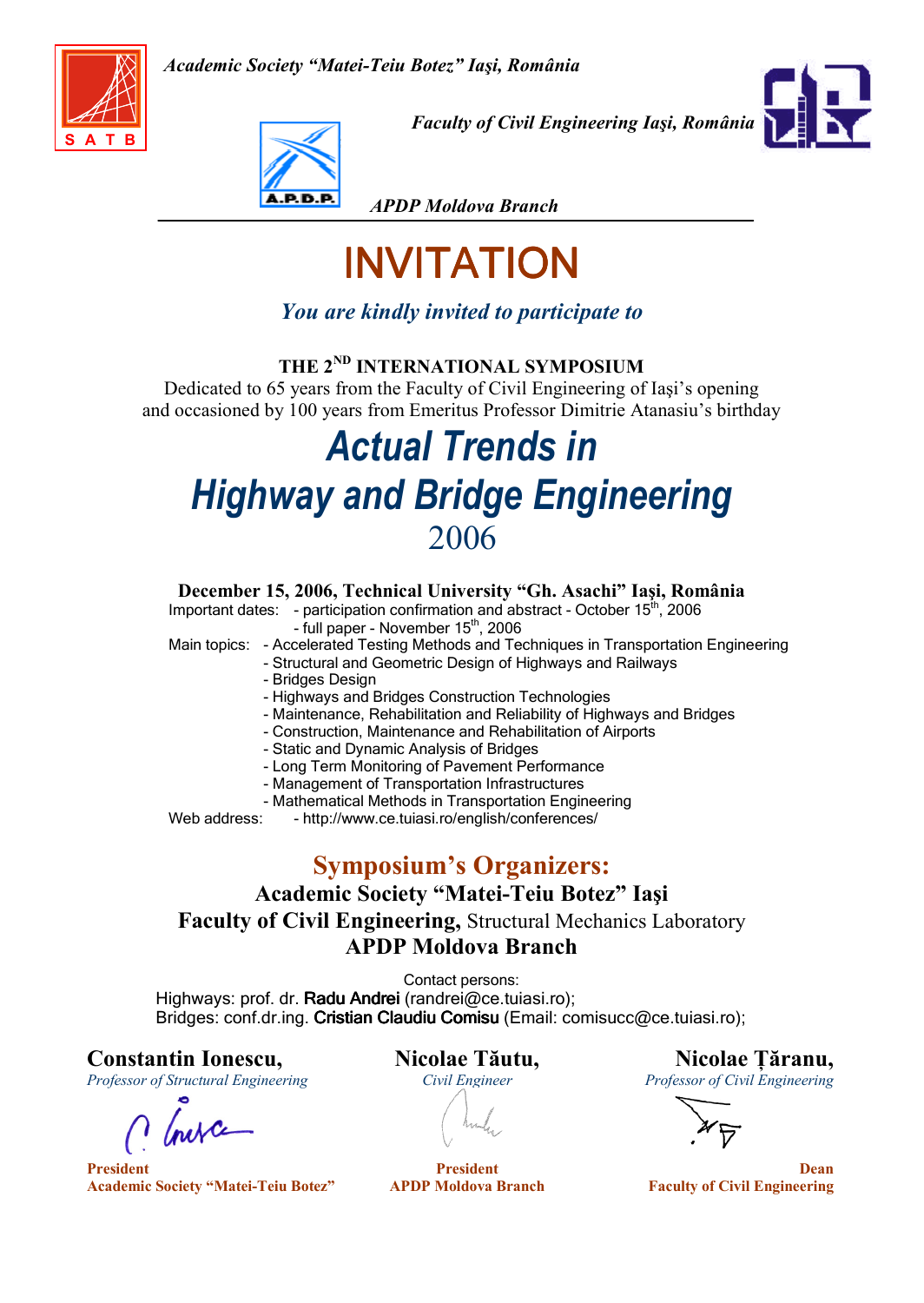# HISTORICAL MOMENTS FROM CIVIL ENGINEERING TECHNICAL EDUCATION IN MOLDOVA

### • Midle Age and the beginning of Modern Age

- "Schola latină" (Latin School) from Cotnari (1562-1563) (during the ruling of the voivode Eraclide "the Despot").
- Superior College (also named "Vasilian Collage" or "Vasilian Academy" after the voivode Vasile Lupu) from the Trei Ierarhi Monastery in Iaşi (1634-1653).
- "Şcoala Domnească" (Royal or Voivodal School) from Iaşi (1714).

### XIX<sup>th</sup> Centurv

- "Şcoala de ingineri hotarnici" (School of Land Surveyors) in Romanian language from Iaşi (1813-1820) created by Gheorghe Asachi. This is the first testimony of engineering technical education in Romanian language in Iaşi.
- "Academia Mihăileană" ("Mihailean Academy", after the voivode Mihail Sturdza) from Iaşi (1834-1848). Through the Mihailean Academy, durable foundations for Romanian Higher education were laid.
- Mihail Kogălniceanu (politician, historian, writer and journalist) makes the project for organizing in Iaşi an "Applicative School for Roads, Bridges and Buildings" ("Şcoala de aplicație pentru drumuri, poduri și zidiri"). This is the first project of a polytechnic school in Romania (1850).

## • XX<sup>th</sup> Century

- Inside the University of Iaşi, the next Applied Sciences sections are created: Electrotechnic, Industrial Chemistry, and Agricultural Chemestry (1912).
- The "Gheorghe Asachi" Polytechnical School from lasi (1937) containing the next Faculties: Electrotechnic, Industrial Chemistry, and Agriculture is formed.
- The Faculty of Civil Engineering is established (1941).
- The Polytechnical School from Iaşi is divided in 1948 into:
	- "Ion Ionescu de la Brad" Agronomical Institute from Iasi;
	- "Gheorghe Asachi" Polytechnical Institute of Iași, with the Faculties: Industrial Chemistry, Civil Engineering, Electromechanics and Mechanics.

# ESTABLISHMENT OF THE FACULTY OF CIVIL ENGINEERING OF IAŞI

### Based on the Decree-Law no. 989 from November 13, 1941, published in "The Official Monitor" no. 270, at the "Gh. Asachi" Polytechnical School from lasi the Faculty of Civil Engineering is established.

In "The Official Monitor", part I, no. 118 from May 23, 1942, the Faculty of Civil Engineering of Iaşi's structural organization is published. The general specialization is that of Civil Engineer and the Faculty had the next positions: six Professors and six Associate Professors for general subjects, four Professors for specialty subjects (Bridges I – wood and masonry, Bridges II – metallic constructions, Railways, Roads) and five Associate Professors for specialty subjects (Drawing for Civil Engineering; Topography, Geodesy and Land Survey; Construction Materials' Technology; Architecture; Navigations and Land Reclamation). During the next years, other subjects have been added: Civil Engineering Constructions, Geotechnics, Reinforced Concrete, Foundations, and Urbanism. Under this organizational structure, the Faculty acted until the education reform in 1948.